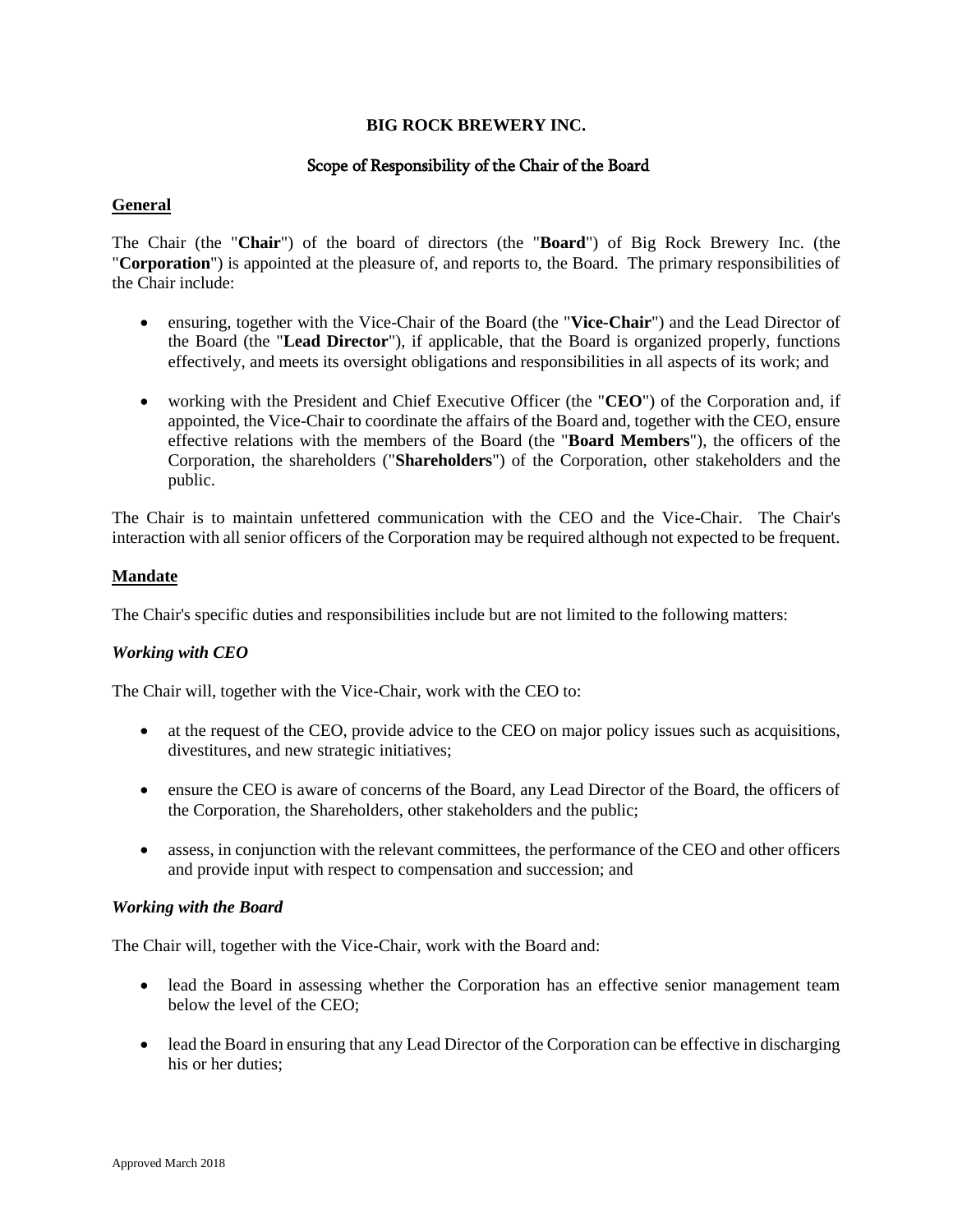- lead the Board in monitoring and evaluating the performance of the CEO and, to the extent applicable, the implementation of management succession and development plans;
- ensure the Board receives adequate and regular updates from the CEO on all issues important to the welfare and future of the Corporation, the Corporation and the Corporation's direct and indirect subsidiary entities (collectively, the "**Big Rock Group**");
- maintain a liaison and communication with any Lead Director of the Board, all other Board Members and all committee chairs so as to co-ordinate input from Board Members, and optimize the effectiveness of the Board and its committees; and
- in collaboration with any Lead Director of the Board and the CEO, ensure data requested by Board Members or Board committees is provided and meets their needs.

## *Managing the Board*

The Chair will have obligations to the Board, which will include the responsibility to:

- ensure the Board is alert to its obligations to the Corporation, the Shareholders, management, other stakeholders and pursuant to law;
- chair Board meetings;
- with any Lead Director of the Board, establish the frequency of Board meetings and review such frequency from time to time, as considered appropriate or as requested by the Board;
- assist the Governance, Nomination & Compensation Committee and the CEO in determining a slate of Board Members to be nominated for election to the Board;
- in conjunction with the Governance, Nomination & Compensation Committee, recommend from among the independent members of the Board a candidate for the position of Lead Director of the Board, if applicable;
- recommend Board committees and their composition, review the need for, and the performance and suitability of, those committees and make such adjustments as are deemed necessary from time to time, all in conjunction with the CEO, the Board and the relevant committees;
- ensure the co-ordination of the agenda, information packages and related events for Board meetings in conjunction with any Lead Director of the Board and the Corporate Secretary; and
- coordinate the review and assessment of individual attendance, performance and compensation and the size, composition, and overall performance of the Board, all in conjunction with the Board Members and the relevant Board committees.